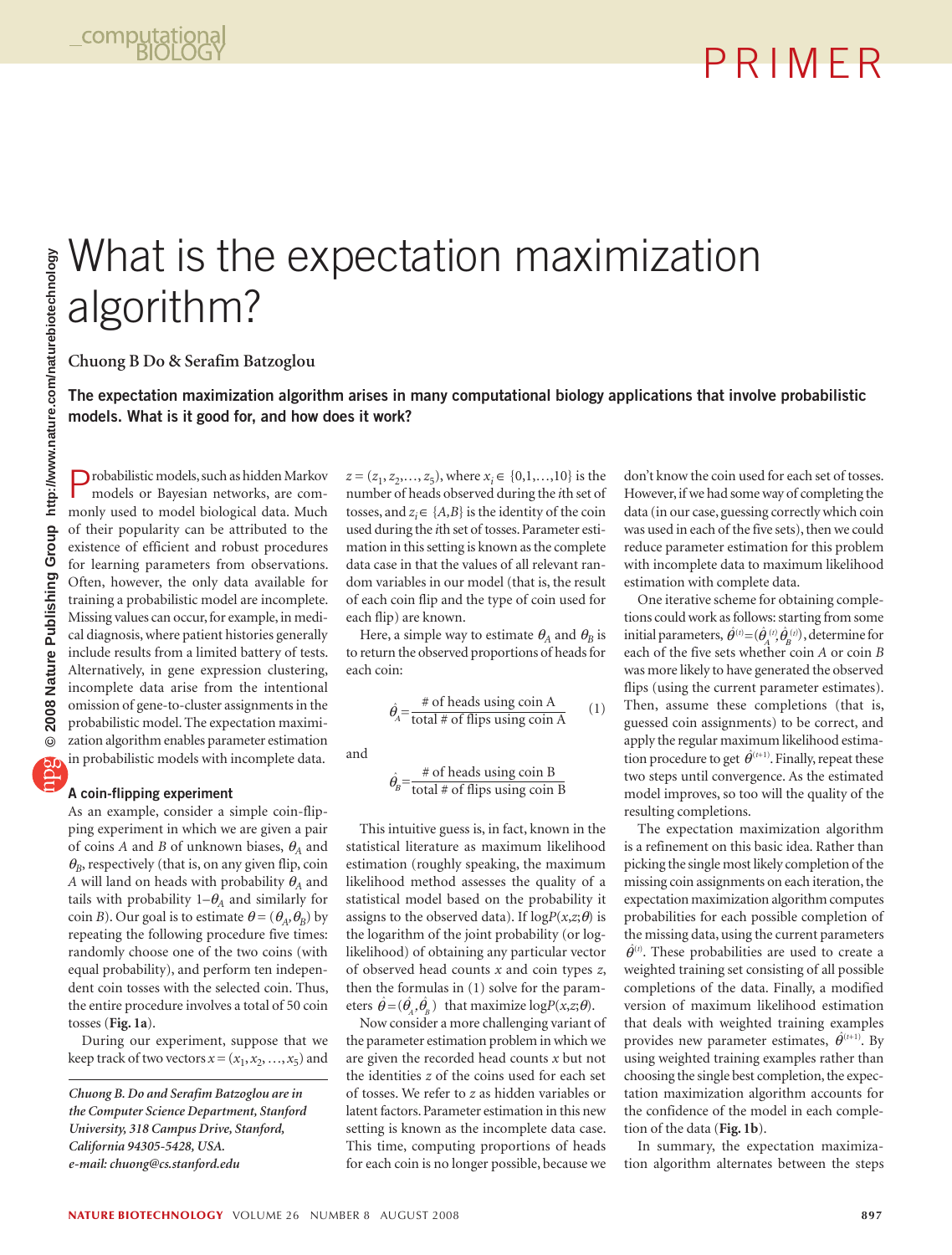of guessing a probability distribution over completions of missing data given the current model (known as the E-step) and then reestimating the model parameters using these completions (known as the M-step). The name 'E-step' comes from the fact that one does not usually need to form the probability distribution over completions explicitly, but rather need only compute 'expected' sufficient statistics over these completions. Similarly, the name 'M-step' comes from the fact that model reestimation can be thought of as 'maximization' of the expected log-likelihood of the data.

Introduced as early as 1950 by Ceppellini *et al.*1 in the context of gene frequency estimation, the expectation maximization algorithm

was analyzed more generally by Hartley<sup>2</sup> and by Baum *et al.*3 in the context of hidden Markov models, where it is commonly known as the Baum-Welch algorithm. The standard reference on the expectation maximization algorithm and its convergence is Dempster *et al*4.

## **Mathematical foundations**

How does the expectation maximization algorithm work? More importantly, why is it even necessary?

The expectation maximization algorithm is a natural generalization of maximum likelihood estimation to the incomplete data case. In particular, expectation maximization attempts to find the parameters  $\hat{\theta}$  that maximize the



**Figure 1** Parameter estimation for complete and incomplete data. (**a**) Maximum likelihood estimation. For each set of ten tosses, the maximum likelihood procedure accumulates the counts of heads and tails for coins A and B separately. These counts are then used to estimate the coin biases. (**b**) Expectation maximization. 1. EM starts with an initial guess of the parameters. 2. In the E-step, a probability distribution over possible completions is computed using the current parameters. The counts shown in the table are the expected numbers of heads and tails according to this distribution. 3. In the M-step, new parameters are determined using the current completions. 4. After several repetitions of the E-step and M-step, the algorithm converges.

log probability  $logP(x; \theta)$  of the observed data. Generally speaking, the optimization problem addressed by the expectation maximization algorithm is more difficult than the optimization used in maximum likelihood estimation. In the complete data case, the objective function  $logP(x,z;\theta)$  has a single global optimum, which can often be found in closed form (e.g., equation 1). In contrast, in the incomplete data case the function  $logP(x;\theta)$  has multiple local maxima and no closed form solution.

To deal with this, the expectation maximization algorithm reduces the difficult task of optimizing  $logP(x;\theta)$  into a sequence of simpler optimization subproblems, whose objective functions have unique global maxima that can often be computed in closed form. These subproblems are chosen in a way that guarantees their corresponding solutions  $\hat{\theta}^{(1)}$ ,  $\hat{\theta}^{(2)}$ ,... and will converge to a local optimum of  $logP(x;\theta)$ .

More specifically, the expectation maximization algorithm alternates between two phases. During the E-step, expectation maximization chooses a function  $g_t$  that lower bounds  $logP(x;\theta)$  everywhere, and for which  $g_t(\hat{\theta}^{(t)}) = \log P(x; \hat{\theta}^{(t)})$ . During the M-step, the expectation maximization algorithm moves to a new parameter set  $\hat{\theta}^{(t+1)}$  that maximizes  $g_t$ . As the value of the lower-bound  $g_t$  matches the objective function at  $\hat{\theta}^{(t)}$ , it follows that  $logP(x; \hat{\theta}^{(t)}) = g_t(\hat{\theta}^{(t)}) \leq g_t(\hat{\theta}^{(t+1)}) = logP(x; \hat{\theta}^{(t+1)})$  — s o the objective function monotonically increases during each iteration of expectation maximization! A graphical illustration of this argument is provided in **Supplementary Figure 1** online, and a concise mathematical derivation of the expectation maximization algorithm is given in **Supplementary Note 1** online.

As with most optimization methods for nonconcave functions, the expectation maximization algorithm comes with guarantees only of convergence to a local maximum of the objective function (except in degenerate cases). Running the procedure using multiple initial starting parameters is often helpful; similarly, initializing parameters in a way that breaks symmetry in models is also important. With this limited set of tricks, the expectation maximization algorithm provides a simple and robust tool for parameter estimation in models with incomplete data. In theory, other numerical optimization techniques, such as gradient descent or Newton-Raphson, could be used instead of expectation maximization; in practice, however, expectation maximization has the advantage of being simple, robust and easy to implement.

#### **Applications**

Many probabilistic models in computational biology include latent variables. In some